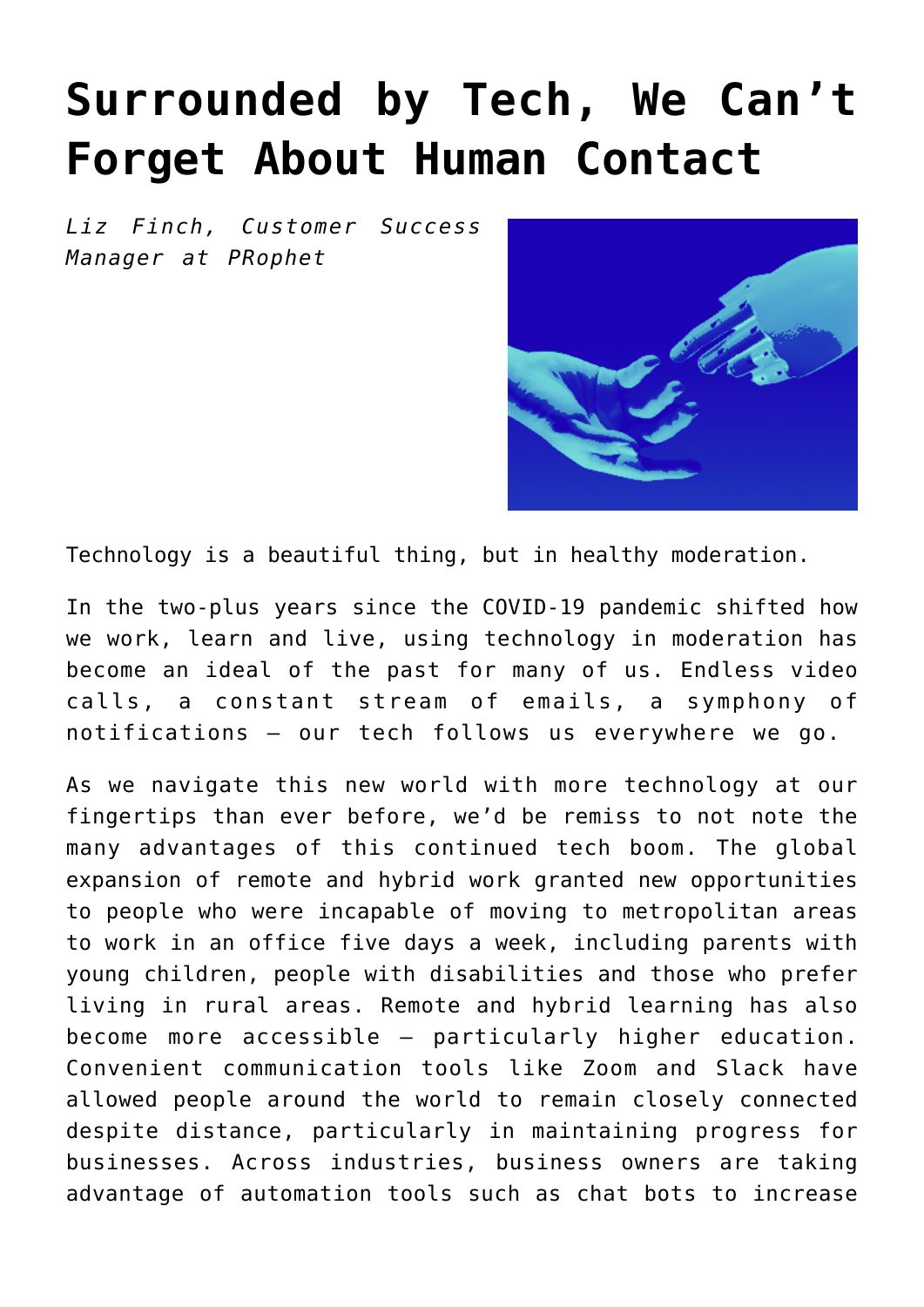efficiency and improve customer service, filling gaps left by the pandemic.

Such advances in technology are exciting, making possible new ways of life in many cases. However, as our reliance on technology continues to know no bounds, we run the risk of becoming detached from how we interact as humans, and subsequently, how we work together.

The past two years have illuminated the minute details of daily work life that were once taken for granted — from enjoying coffee with colleagues to talking through ideas inperson. After COVID limited face-to-face interactions for much of the world, many are eager to return to offices with greater regularity.

Human contact still matters in business. Human contact still matters in delivering quality customer service. And it still matters in maintaining relationships. No matter how powerful or omnipresent technology has become, human connection is still the driving force behind the most important aspects of our lives.

However, it doesn't have to be one or the other — in addition to human contact, tech can still play a strong, supporting role in business, customer service and relationships. For example, while some might see AI as a threat to job security, many workers across disciplines have found that AI tools actually help them work more efficiently. While chat bots might not always be as good as talking to a real person, they are still a viable option for prompt customer service especially considering the staffing challenges that came with COVID.

But do we want to fully rely on technology for work and communication? Its capabilities for communication are clear, but so are its shortcomings. When so many professionals rely on a given platform day in and day out, servers can be